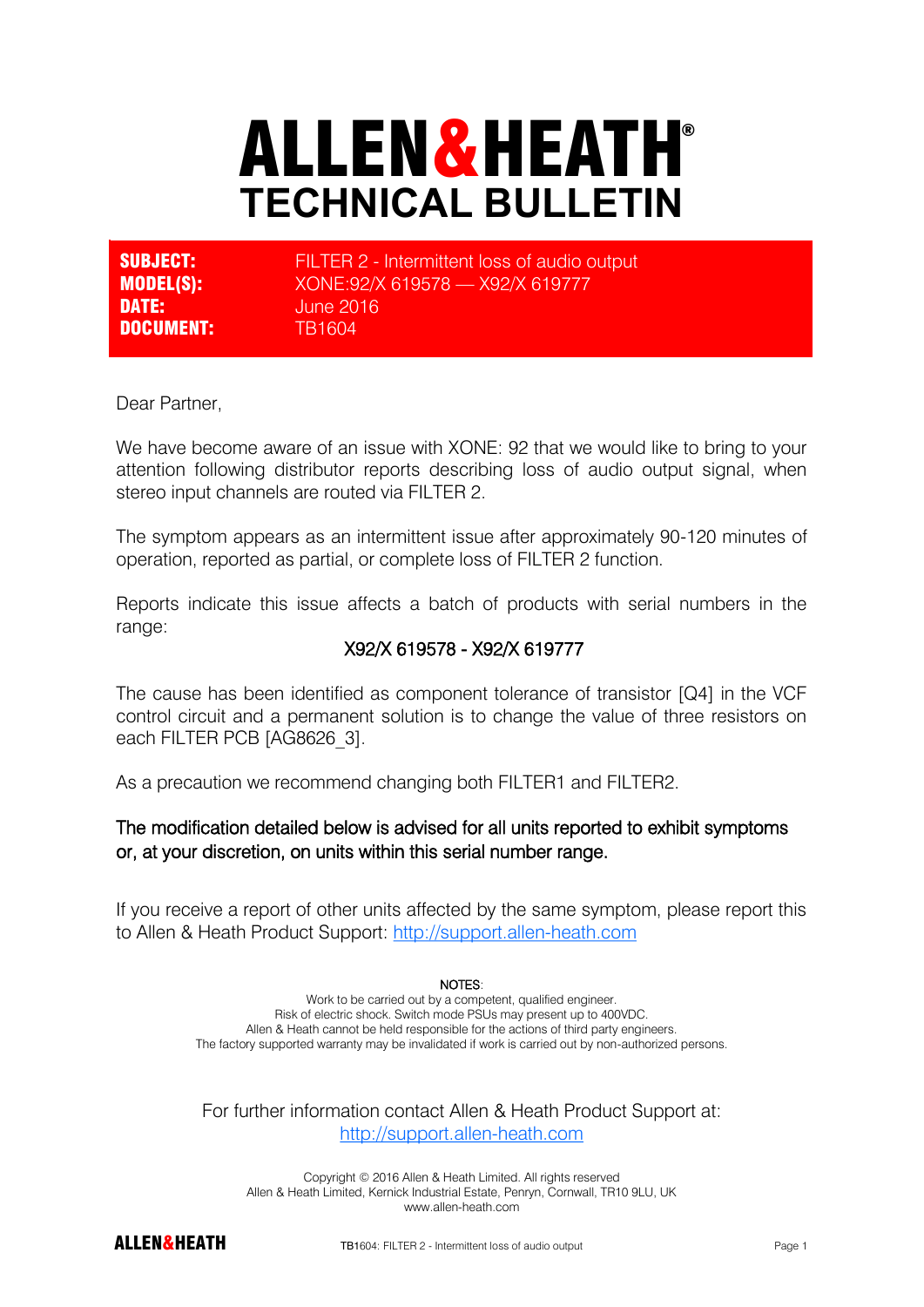The following modification is advised for all units reported to exhibit the symptoms described above or, at your discretion, on units within serial number range: X92/X 619578 - X92/X 619777

# **Required Components**

| Description         | Quantity A&H Part Number |
|---------------------|--------------------------|
| RES SMD 1K2 1% 0805 | AC3059                   |

We can provide these free of charge on request.

Please contact Allen & Heath Product Support to order: <http://support.allen-heath.com>



# **Required Tools**

## REF: RECN3583

Modification should be implemented for the following PCBAs: FILTER 2: [AG8626\_3] - 004-544 PCB ASSY XONE:92 FILTER 2 V3 FILTER 1: [AG8626\_3] - 004-543 PCB ASSY XONE:92 FILTER 1 V2

CHANGE value of Resistors: R74, R75, R76 from 4K7 to 1K2

| De-solder and remove three (3) of: | 4K7 [AC3062] - RES SMD 4K7 1% 0805        |
|------------------------------------|-------------------------------------------|
| $FIT$ , three $(3)$ of:            | <b>1K2 [AC3059] - RES SMD 1K2 1% 0805</b> |

Please refer to p3 for details of component placement and PCBA/schematic change